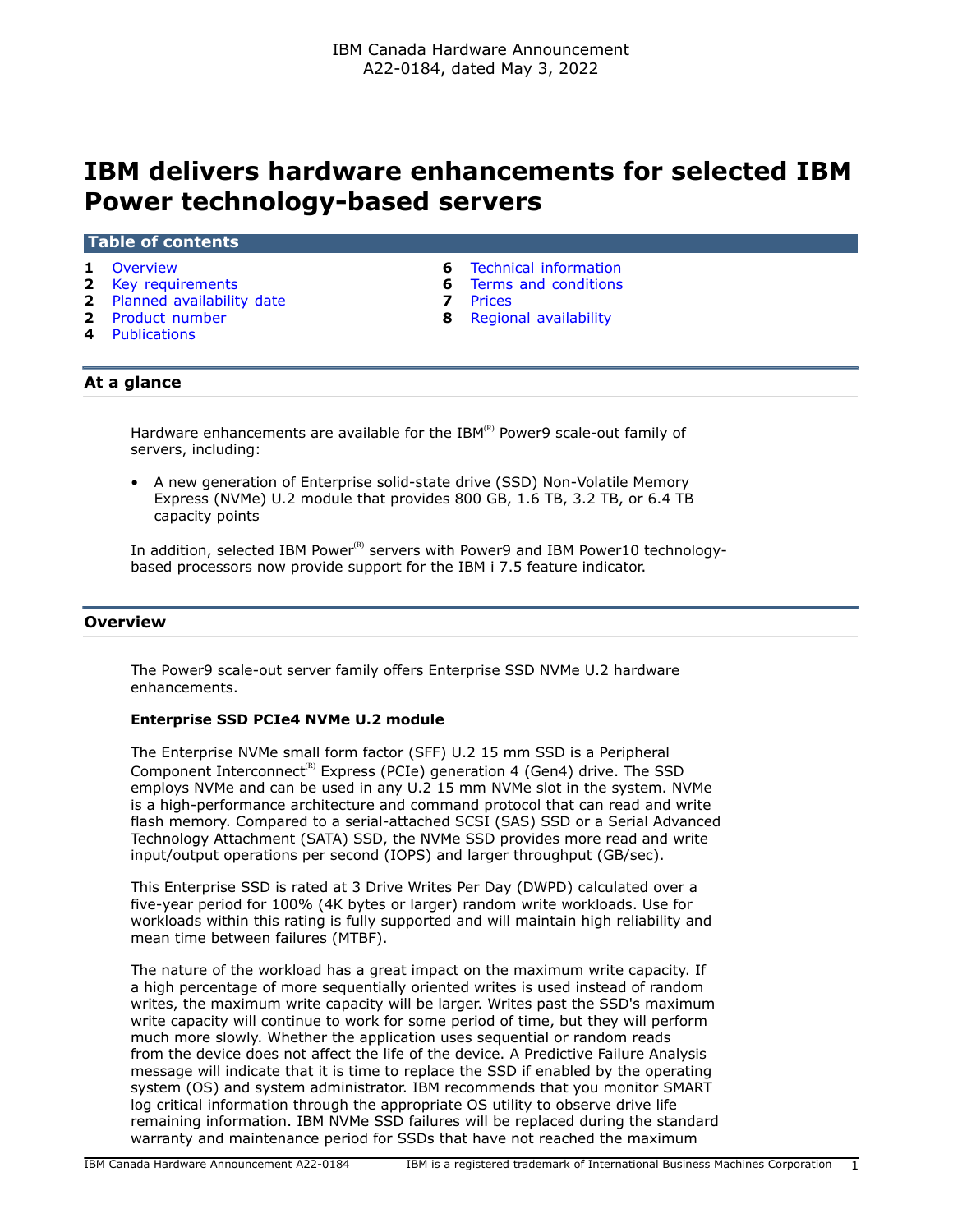number of write cycles. SSDs that reach this limit may fail to operate according to specifications and must be replaced at the client's expense. The adapter supports boot on Power with Fcode. Data redundancy on a failed SSD may be provided by OS mirroring or software RAID wherever applicable.

This PCIe4 NVMe device can have 64 namespaces per device.

## **Multi-OS server feature numbers**

| <b>Enterprise SSD NVMe U.2</b> | <b>Power9 servers</b>                     |
|--------------------------------|-------------------------------------------|
| 800 GB                         | #FSSA <sup>1</sup>                        |
| 1.6 TB                         | #FS3C <sup>1</sup> and #FS3B <sup>2</sup> |
| 3.72 TB                        | #FS3F <sup>1</sup> and #FS3D <sup>2</sup> |
| 6.4 TB                         | #FS3G <sup>1</sup> and #FS3F <sup>2</sup> |

Software requirements, assuming the server supports this software level:

- $AIX^{(R)}$  supported.
- Linux $<sup>(R)</sup>$  supported.</sup>
- IBM i See the Feature description section of the Sales Manual for specific software requirements.

# **IBM i 7.5 Indicator (#EB75)**

Selected Power servers with Power10 and Power9 technology-based processors now support the IBM i 7.5 indicator feature. IBM i 7.5 contains enhancements to many base operating system components and to the Licensed Program Products in the IBM i Portfolio. For technical details for IBM i enhancements delivered with IBM i 7.5, see the [IBM i Technology Updates](https://www.ibm.com/support/pages/node/1119129) wiki.

**1** IBM i supported

**2** IBM AIX, Linux, and VIOS supported

# <span id="page-1-0"></span>**Key requirements**

Not applicable

# <span id="page-1-1"></span>**Planned availability date**

- May 27, 2022, except for feature EB75 and feature AJPA
- May 10, 2022, for feature EB75
- May 20, 2022, for feature AJPA

Availability within a country is subject to local legal requirements.

# **Reference information**

For additional information about IBM i 7.5, see [A22-0116](http://www.ibm.com/common/ssi/cgi-bin/ssialias?infotype=an&subtype=ca&appname=gpateam&supplier=649&letternum=ENUSA22-0116), dated May 3, 2022.

# <span id="page-1-2"></span>**Product number**

The following are newly announced features on the specific models of the IBM Power Systems 7965, 9009, 9080, and 9223 machine type:

# **Planned Availability Date May 10, 2022**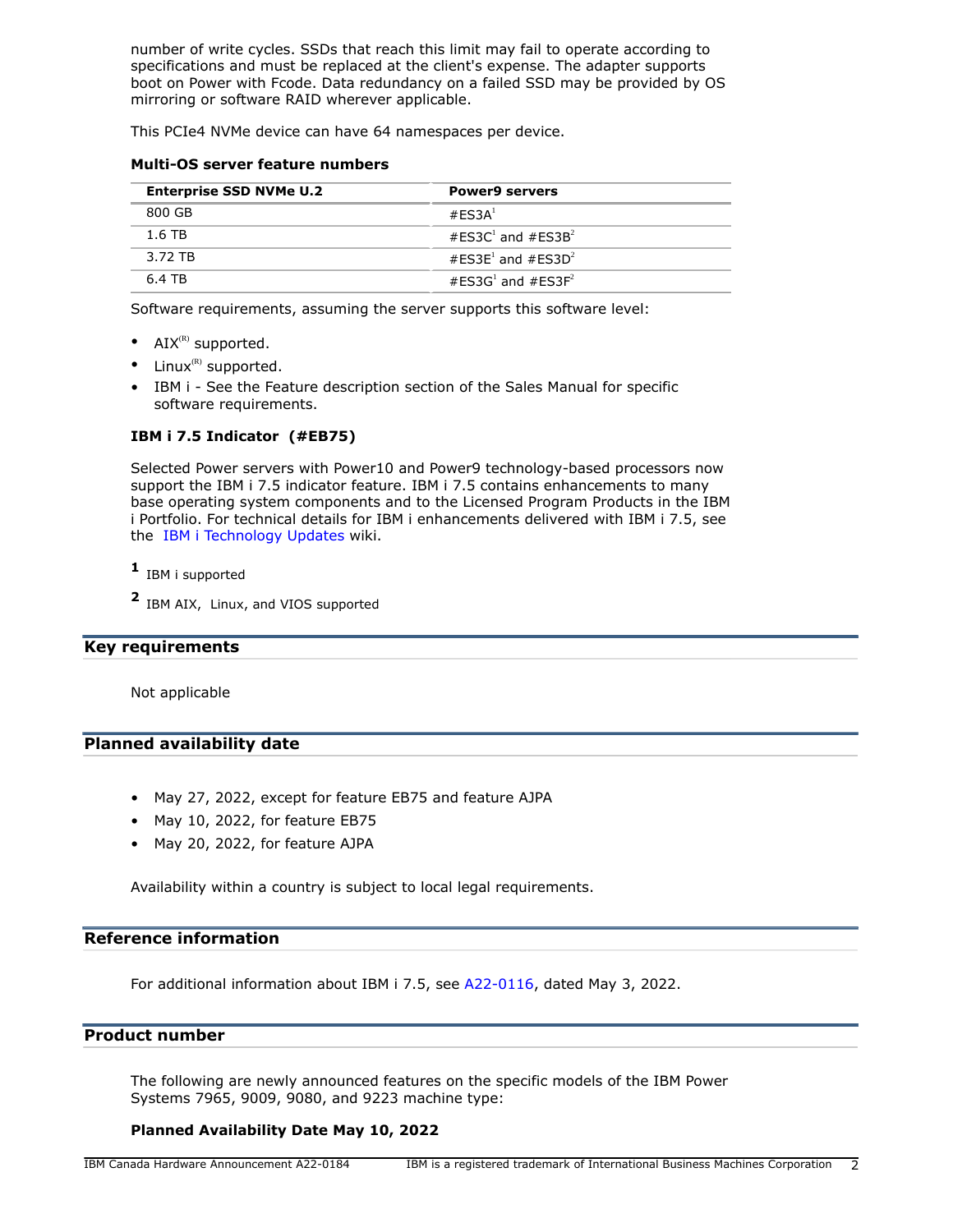## *New Feature*

| Description         | Machine<br>type | Model<br>number | Feature<br>number |
|---------------------|-----------------|-----------------|-------------------|
| IBM i 7.5 Indicator | 9009            | 22A             | EB75              |
|                     | 9009            | 22G             |                   |
|                     | 9009            | 41A             |                   |
|                     | 9009            | 41 <sub>G</sub> |                   |
|                     | 9009            | 42A             |                   |
|                     | 9009            | 42G             |                   |
|                     | 9080            | <b>HEX</b>      |                   |
|                     | 9080            | M9S             |                   |
|                     | 9223            | 22H             |                   |
|                     | 9223            | 22 <sub>S</sub> |                   |
|                     | 9223            | 42H             |                   |
|                     | 9223            | 42 <sub>S</sub> |                   |

The following are newly announced features on the specific models of the IBM Power Systems 7965, 9009, 9080, and 9223 machine type:

# **Planned Availability Date May 20, 2022**

#### *New Feature*

| Description               | tvpe | number number | Machine Model Feature |
|---------------------------|------|---------------|-----------------------|
| ESS 3500 Solution Specify | 7965 | S42           | <b>AJPA</b>           |
|                           |      |               |                       |

The following are newly announced features on the specific models of the IBM Power Systems 7965, 9009, 9080, and 9223 machine type:

## **Planned Availability Date May 27, 2022**

#### *New Feature*

| Description                                              | Machine<br>type | Mode1<br>number | Feature<br>number |
|----------------------------------------------------------|-----------------|-----------------|-------------------|
| ES3A Load Source Specify (800 GB 4K NVMe U.2 SSD         |                 |                 |                   |
| PCIe4 for IBM i)                                         | 9009            | 22G             | <b>ELYA</b>       |
|                                                          | 9009            | 41 <sub>G</sub> |                   |
|                                                          | 9009            | 42G             |                   |
| ES3C Load Source Specify (1.6 TB 4K NVMe U.2 SSD         |                 |                 |                   |
| PCIe4 for IBM i)                                         | 9009            | 22G             | <b>ELYC</b>       |
|                                                          | 9009            | 41 <sub>G</sub> |                   |
|                                                          | 9009            | 42G             |                   |
| ES3E Load Source Specify (3.2 TB 4K NVMe U.2 SSD         |                 |                 |                   |
| PCIe4 for IBM i)                                         | 9009            | 41G             | <b>ELYE</b>       |
|                                                          | 9009            | 42G             |                   |
| ES3G Load Source Specify (6.4 TB 4K NVMe U.2 SSD         |                 |                 |                   |
| PCIe4 for IBM i)                                         | 9009            | 41 <sub>G</sub> | <b>ELYG</b>       |
|                                                          | 9009            | 42G             |                   |
| Enterprise 800GB SSD PCIe4 NVMe U.2 module for           |                 |                 |                   |
| IBM i                                                    | 9009            | 22G             | ES <sub>3</sub> A |
|                                                          | 9009            | 41 <sub>G</sub> |                   |
|                                                          | 9009            | 42G             |                   |
|                                                          | 9223            | 42S             |                   |
| Enterprise 1.6 TB SSD PCIe4 NVMe U.2 module for          |                 |                 |                   |
| AIX/Linux                                                | 9009            | 22G             | ES3B              |
|                                                          | 9009            | 41G             |                   |
|                                                          | 9009            | 42G             |                   |
|                                                          | 9223            | 22S             |                   |
|                                                          | 9223            | 42S             |                   |
| Enterprise 1.6 TB SSD PCIe4 NVMe U.2 module for<br>IBM i | 9009            | 22G             | ES3C              |
|                                                          | 9009            | 41G             |                   |
|                                                          |                 |                 |                   |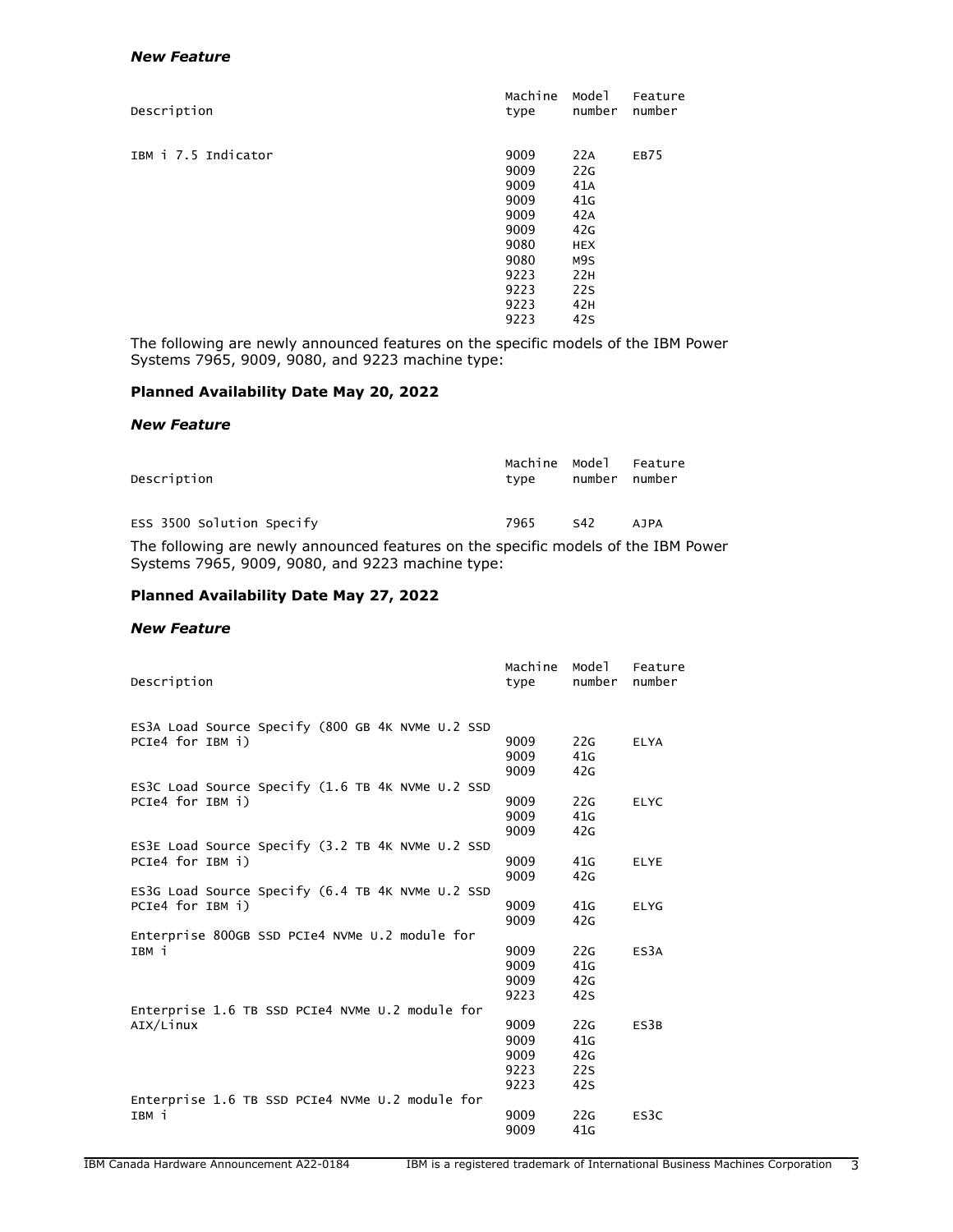|                                                 | 9009 | 42G             |      |
|-------------------------------------------------|------|-----------------|------|
|                                                 | 9223 | 42s             |      |
| Enterprise 3.2 TB SSD PCIe4 NVMe U.2 module for |      |                 |      |
| AIX/Linux                                       | 9009 | 22G             | ES3D |
|                                                 | 9009 | 41 <sub>G</sub> |      |
|                                                 | 9009 | 42G             |      |
|                                                 | 9223 | 22S             |      |
|                                                 | 9223 | 42 <sub>S</sub> |      |
| Enterprise 3.2 TB SSD PCIe4 NVMe U.2 module for |      |                 |      |
| IBM i                                           | 9009 | 41G             | ES3E |
|                                                 | 9009 | 42G             |      |
|                                                 | 9223 | 42s             |      |
| Enterprise 6.4 TB SSD PCIe4 NVMe U.2 module for |      |                 |      |
| AIX/Linux                                       | 9009 | 22G             | ES3F |
|                                                 | 9009 | 41 <sub>G</sub> |      |
|                                                 | 9009 | 42G             |      |
|                                                 | 9223 | 22S             |      |
|                                                 | 9223 | 42s             |      |
| Enterprise 6.4 TB SSD PCIe4 NVMe U.2 module for |      |                 |      |
| IBM i                                           | 9009 | 41G             | ES3G |
|                                                 | 9009 | 42G             |      |
|                                                 | 9223 | 42s             |      |

## <span id="page-3-0"></span>**Publications**

No publications are shipped with the announced products.

To access the IBM Publications Center Portal, go to the [IBM Publications Center](https://www.ibm.com/resources/publications) website.

The Publications Center is a worldwide central repository for IBM product publications and marketing material with a catalogue of 70,000 items. Extensive search facilities are provided. A large number of publications are available on-line in various file formats, which can currently be downloaded.

#### **National language support**

Not applicable

# **Services**

## **IBM Systems Lab Services**

Systems Lab Services offers infrastructure services to help build hybrid cloud and enterprise IT solutions. From servers to storage systems and software, Systems Lab Services can help deploy the building blocks of a next-generation IT infrastructure to empower a client's business. Systems Lab Services consultants can perform infrastructure services for clients on-line or onsite, offering deep technical expertise, valuable tools, and successful methodologies. Systems Lab Services is designed to help clients solve business challenges, gain new skills, and apply best practices.

Systems Lab Services offers a wide range of infrastructure services for IBM Power servers, IBM Storage systems, IBM  $Z^{(R)}$ , and IBM LinuxONE. Systems Lab Services has a global presence and can deploy experienced consultants on-line or onsite around the world.

For assistance, contact Systems Lab Services at ibmsls@us.ibm.com.

To learn more, see the [IBM Systems Lab Services](https://www.ibm.com/it-infrastructure/services/lab-services) website.

# **IBM ConsultingTM**

As transformation continues across every industry, businesses need a single partner to map their enterprise-wide business strategy and technology infrastructure. IBM Consulting is the business partner to help accelerate change across an organization.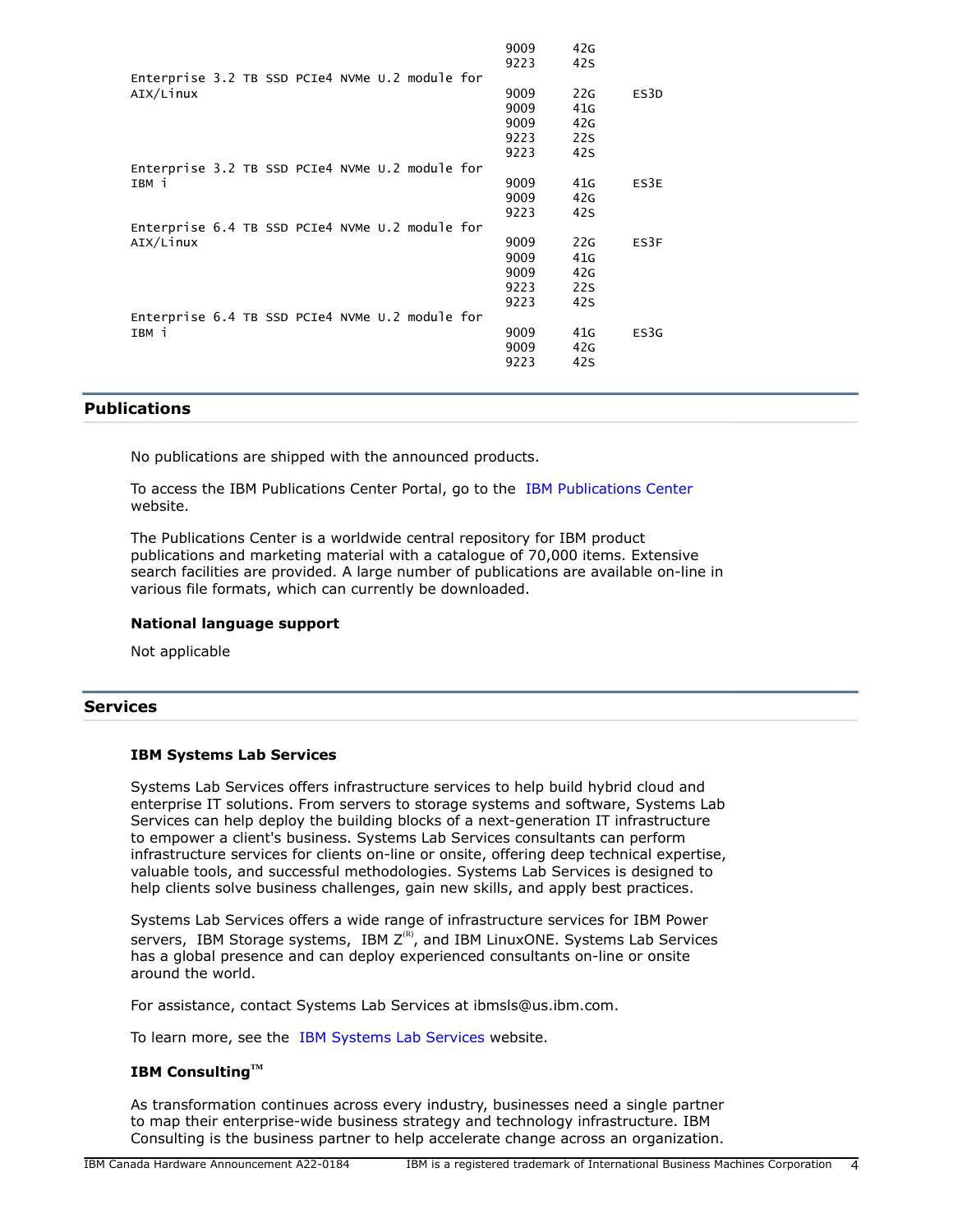IBM specialists can help businesses succeed through finding collaborative ways of working that forge connections across people, technologies, and partner ecosystems. IBM Consulting brings together the business expertise and an ecosystem of technologies that help solve some of the biggest problems faced by organizations. With methods that get results faster, an integrated approach that is grounded in an open and flexible hybrid cloud architecture, and incorporating technology from IBM Research<sup>(R)</sup> and IBM Watson<sup>(R)</sup> AI, IBM Consulting enables businesses to lead change with confidence and deliver continuous improvement across a business and its bottom line.

For additional information, see the [IBM Consulting](https://www.ibm.com/consulting) website.

# **IBM Technology Support Services (TSS)**

Get preventive maintenance, onsite and remote support, and gain actionable insights into critical business applications and IT systems. Speed developer innovation with support for over 240 open-source packages. Leverage powerful IBM analytics and AI-enabled tools to enable client teams to manage IT problems before they become emergencies.

TSS offers extensive IT maintenance and support services that cover more than one niche of a client's environment. TSS covers products from IBM and OEMs, including servers, storage, network, appliances, and software, to help clients ensure high availability across their data centre and hybrid cloud environment.

For details on available services, see the [Technology support for hybrid cloud](https://www.ibm.com/services/technology-support) [environments](https://www.ibm.com/services/technology-support) website.

# **IBM Expert Labs**

Expert Labs can help clients accelerate their projects and optimize value by leveraging their deep technical skills and knowledge. With more than 20 years of industry experience, these specialists know how to overcome the biggest challenges to deliver business results that can have an immediate impact.

Expert Labs' deep alignment with IBM product development allows for a strategic advantage as they are often the first in line to get access to new products, features, and early visibility into roadmaps. This connection with the development enables them to deliver First of a Kind implementations to address unique needs or expand a client's business with a flexible approach that works best for their organization.

For additional information, see the [IBM Expert Labs](https://www.ibm.com/products/expertlabs) website.

# **IBM Security(R) Expert Labs**

With extensive consultative expertise on IBM Security software solutions, Security Expert Labs helps clients and partners modernize the security of their applications, data, and workforce. With an extensive portfolio of consulting and learning services, Expert Labs provides project-based and premier support service subscriptions.

These services can help clients deploy and integrate IBM Security software, extend their team resources, and help guide and accelerate successful hybrid cloud solutions, including critical strategies such as zero trust. Remote and on-premises software deployment assistance is available for IBM Cloud Pak $R<sup>(R)</sup>$  for Security, IBM Security QRadar<sup>(R)</sup>/QRoC, IBM Security SOAR/Resilient<sup>(R)</sup>, IBM i2<sup>(R)</sup>, IBM Security Verify, IBM Security Guardium<sup>(R)</sup>, and IBM Security MaaS360<sup>(R)</sup>.

For more information, contact Security Expert Labs at sel@us.ibm.com.

For additional information, see the [IBM Security Expert Labs](https://www.ibm.com/security/security-expert-labs) website.

# **IBM support**

For installation and technical support information, see the [IBM Support Portal.](https://www.ibm.com/mysupport/s/?language=en_US)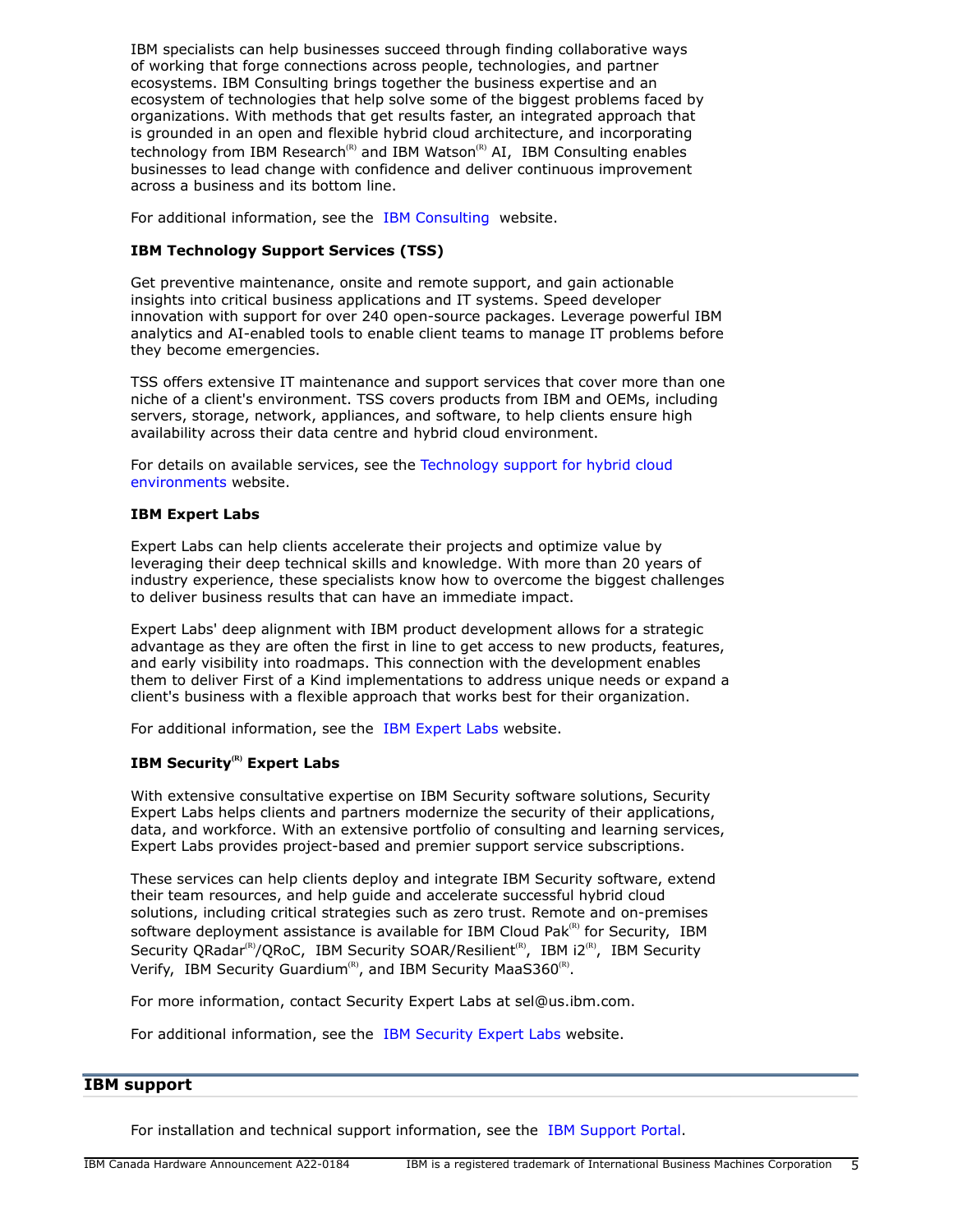## **IBM Client Engineering for Systems**

Client Engineering for Systems is a framework for accelerating digital transformation. It helps you generate innovative ideas and equips you with the practices, technologies, and expertise to turn those ideas into business value in weeks. When you work with Client Engineering for Systems, you bring pain points into focus. You empower your team to take manageable risks, adopt leading technologies, speed up solution development, and measure the value of everything you do. Client Engineering for Systems has experts and services to address a broad array of use cases, including capabilities for business transformation, hybrid cloud, analytics and AI, infrastructure systems, security, and more. Contact Client Engineering at sysgarage@ibm.com.

# <span id="page-5-0"></span>**Technical information**

## **Planning information**

#### *Cable orders*

No cables are required.

## **Security, auditability, and control**

The client is responsible for evaluation, selection, and implementation of security features, administrative procedures, and appropriate controls in application systems and communications facilities.

# <span id="page-5-1"></span>**Terms and conditions**

#### **Field-installable feature**

Yes

## **Warranty period**

To obtain copies of the IBM Statement of Limited Warranty, contact your reseller or IBM. An IBM part or feature installed during the initial installation of an IBM machine is subject to the full warranty period specified by IBM. An IBM part or feature that replaces a previously installed part or feature assumes the remainder of the warranty period for the replaced part or feature. An IBM part or feature added to a machine without replacing a previously installed part or feature is subject to a full warranty. Unless specified otherwise, the warranty period, type of warranty service, and service level of a part or feature are the same as those for the machine in which it is installed.

IBM Solid State Drive (SSD) and Non-Volatile Memory Express (NVMe) devices identified in this document may have a maximum number of write cycles. IBM SDD and NMVe device failures will be replaced during standard warranty and maintenance period for devices that have not reached the maximum number of write cycles. Devices that reach this limit may fail to operate according to specifications and must be replaced at the client's expense. Individual service life may vary and can be monitored using an operating system command.

## **Customer setup**

Yes

#### **Machine code**

The same license terms and conditions as the base machine apply.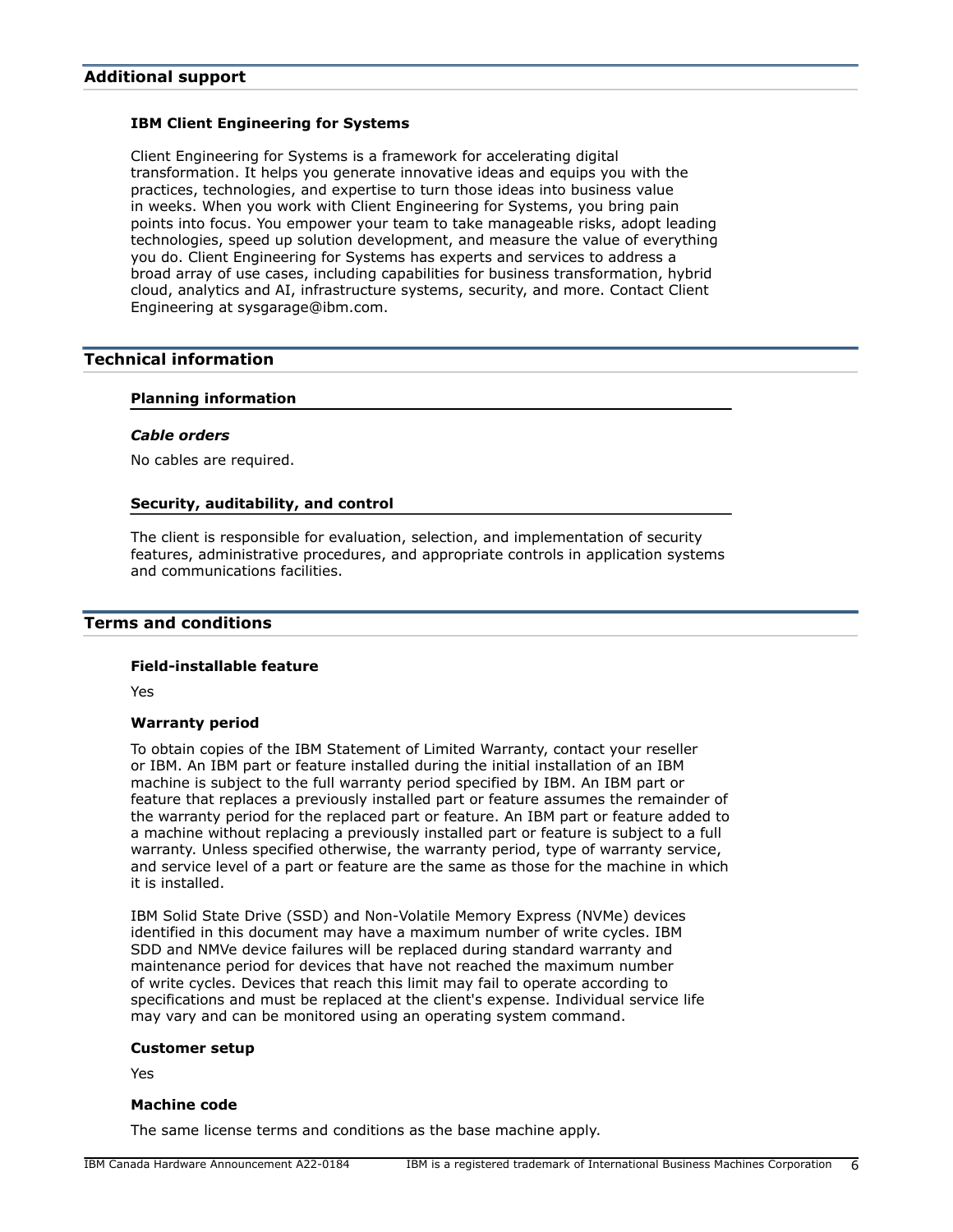<span id="page-6-0"></span>Prices are subject to change without notice.

GST, QST, and sales taxes, where applicable, are extra.

For additional information and current prices, contact your local IBM representative or IBM Business Partner.

The following are newly announced features on the specific models of the IBM Power Systems 7965, 9009, 9080, and 9223 machine type:

| Description<br>Machine type 7965 | Mode 1<br>number | number      | Feature Purchase Maint.<br>price | Monthly MES/<br>charge | Minimum Initial/<br>Both/<br>support | CSU MES | <b>RP</b> |
|----------------------------------|------------------|-------------|----------------------------------|------------------------|--------------------------------------|---------|-----------|
| ESS 3500 Solution Specify        |                  |             |                                  |                        |                                      |         |           |
|                                  | S42              | <b>AJPA</b> |                                  |                        | Initial                              | N/A NO  |           |
| Description<br>Machine type 9009 | Mode1<br>number  | number      | Feature Purchase Maint.<br>price | Monthly MES/<br>charge | Minimum Initial/<br>Both/<br>support | CSU MES | <b>RP</b> |
|                                  |                  |             |                                  |                        |                                      |         |           |
| IBM i 7.5 Indicator              |                  |             |                                  |                        |                                      |         |           |
|                                  | 22A              | EB75        |                                  |                        | MES                                  | Yes No  |           |
|                                  | 22G              |             |                                  |                        | Both                                 | Yes No  |           |
|                                  | 41A              |             |                                  |                        | <b>MES</b>                           | Yes No  |           |
|                                  | 41G              |             |                                  |                        | Both                                 | Yes No  |           |
|                                  | 42A              |             |                                  |                        | <b>MES</b>                           | Yes No  |           |
|                                  | 42G              |             |                                  |                        | Both                                 | Yes No  |           |
| ES3A Load Source Specify         |                  |             |                                  |                        |                                      |         |           |
|                                  | 22G              | <b>ELYA</b> |                                  |                        | Both                                 | Yes No  |           |
|                                  | 41G              |             |                                  |                        | Both                                 | Yes No  |           |
|                                  | 42G              |             |                                  |                        | Both                                 | Yes No  |           |
| ES3C Load Source Specify         |                  |             |                                  |                        |                                      |         |           |
|                                  | 22G              | <b>ELYC</b> |                                  |                        | Both                                 | Yes No  |           |
|                                  | 41 <sub>G</sub>  |             |                                  |                        | Both                                 | Yes No  |           |
|                                  | 42G              |             |                                  |                        | Both                                 | Yes No  |           |
| ES3E Load Source Specify         |                  |             |                                  |                        |                                      |         |           |
|                                  | 41G<br>42G       | <b>ELYE</b> |                                  |                        | Both<br>Both                         | Yes No  |           |
| ES3G Load Source Specify         |                  |             |                                  |                        |                                      | Yes No  |           |
|                                  | 41G              | <b>ELYG</b> |                                  |                        | Both                                 | Yes No  |           |
|                                  | 42G              |             |                                  |                        | Both                                 | Yes No  |           |
| Enterprise 800GB NVMe U.2        |                  |             |                                  |                        |                                      |         |           |
|                                  | 22G              | ES3A        |                                  |                        | Both                                 | Yes No  |           |
|                                  | 41G              |             |                                  |                        | Both                                 | Yes No  |           |
|                                  | 42G              |             |                                  |                        | Both                                 | Yes No  |           |
| Enterprise 1.6TB NVMe U.2        |                  |             |                                  |                        |                                      |         |           |
|                                  | 22G              | ES3B        |                                  |                        | Both                                 | Yes No  |           |
|                                  | 41G              |             |                                  |                        | Both                                 | Yes No  |           |
|                                  | 42G              |             |                                  |                        | Both                                 | Yes No  |           |
| Enterprise 1.6TB NVMe U.2        |                  |             |                                  |                        |                                      |         |           |
|                                  | 22G              | ES3C        |                                  |                        | Both                                 | Yes No  |           |
|                                  | 41G              |             |                                  |                        | Both                                 | Yes No  |           |
|                                  | 42G              |             |                                  |                        | Both                                 | Yes No  |           |
| Enterprise 3.2TB NVMe U.2        |                  |             |                                  |                        |                                      |         |           |
|                                  | 22G              | ES3D        |                                  |                        | Both                                 | Yes No  |           |
|                                  | 41G              |             |                                  |                        | Both                                 | Yes No  |           |
|                                  | 42G              |             |                                  |                        | Both                                 | Yes No  |           |
| Enterprise 3.2TB NVMe U.2        |                  |             |                                  |                        |                                      |         |           |
|                                  | 41G              | ES3E        |                                  |                        | Both                                 | Yes No  |           |
|                                  | 42G              |             |                                  |                        | Both                                 | Yes No  |           |
| Enterprise 6.4TB NVMe U.2        | 22G              | ES3F        |                                  |                        | Both                                 | Yes No  |           |
|                                  |                  |             |                                  |                        |                                      |         |           |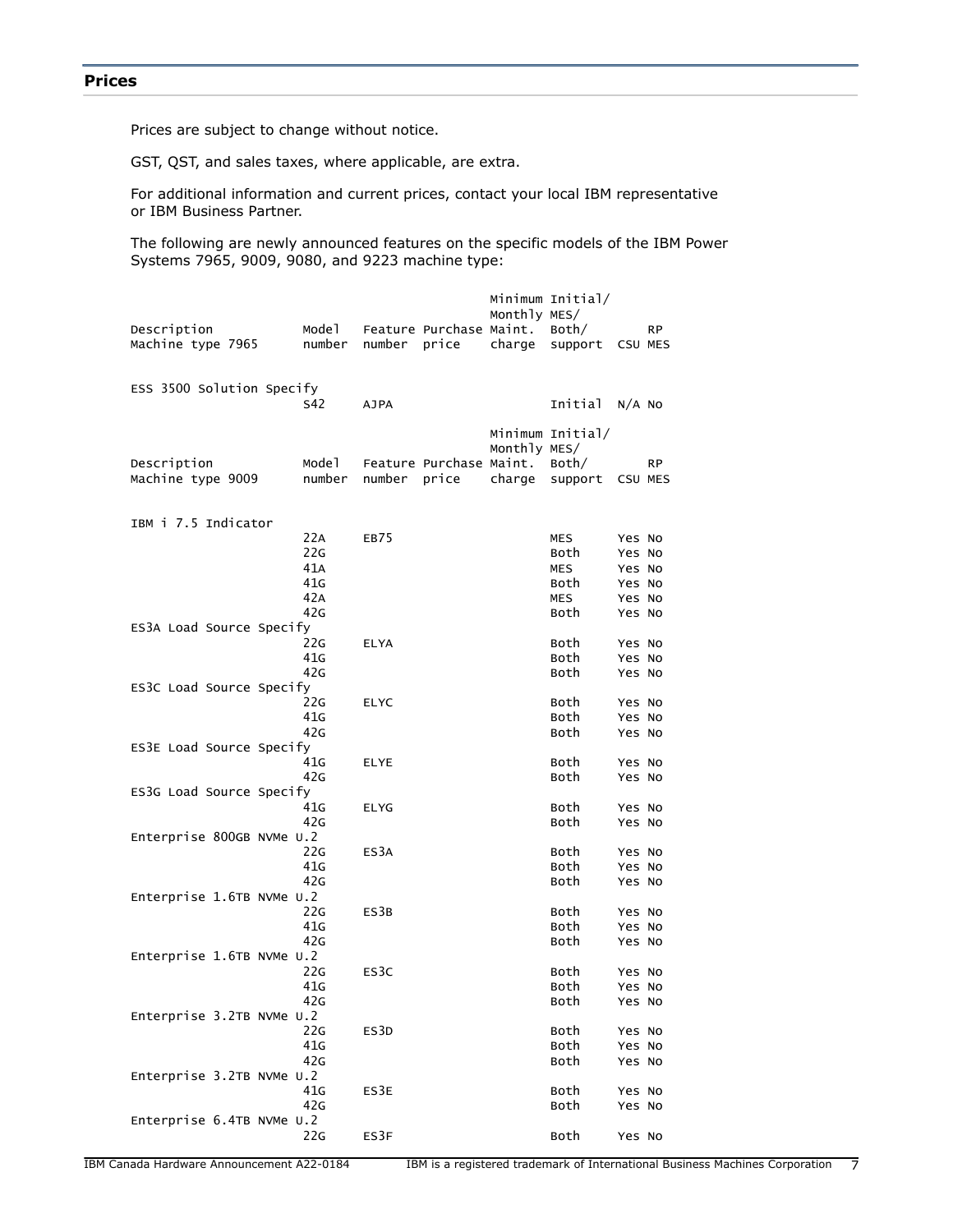| Enterprise 6.4TB NVMe U.2 | 41 <sub>G</sub><br>42G |                   |                         |              | Both<br>Both                     | Yes No<br>Yes No           |           |
|---------------------------|------------------------|-------------------|-------------------------|--------------|----------------------------------|----------------------------|-----------|
|                           | 41 <sub>G</sub><br>42G | ES3G              |                         |              | Both<br>Both                     | Yes No<br>Yes No           |           |
| Description               | Model                  |                   | Feature Purchase Maint. | Monthly MES/ | Minimum Initial/<br>Both/        |                            | <b>RP</b> |
| Machine type 9080         | number                 | number            | price                   | charge       | support                          | CSU MES                    |           |
| IBM i 7.5 Indicator       | <b>HEX</b>             | <b>EB75</b>       |                         |              | Both                             | Yes No                     |           |
|                           | M9S                    |                   |                         |              | Both                             | Yes No                     |           |
| Description               | Mode 1                 |                   | Feature Purchase Maint. | Monthly MES/ | Minimum Initial/<br>Both/        |                            | <b>RP</b> |
| Machine type 9223         | number                 | number            | price                   | charge       | support                          | CSU MES                    |           |
| IBM i 7.5 Indicator       |                        |                   |                         |              |                                  |                            |           |
|                           | 22H<br>22s<br>42H      | EB75              |                         |              | <b>MES</b><br>Both<br><b>MES</b> | Yes No<br>Yes No<br>Yes No |           |
| Enterprise 800GB NVMe U.2 | 42s                    |                   |                         |              | Both                             | Yes No                     |           |
| Enterprise 1.6TB NVMe U.2 | 42S                    | ES <sub>3</sub> A |                         |              | Both                             | Yes No                     |           |
|                           | 22 <sub>S</sub><br>42S | ES3B              |                         |              | Both<br>Both                     | Yes No<br>Yes No           |           |
| Enterprise 1.6TB NVMe U.2 | 42S                    | ES3C              |                         |              | Both                             | Yes No                     |           |
| Enterprise 3.2TB NVMe U.2 | 22 <sub>S</sub>        | ES3D              |                         |              | Both                             | Yes No                     |           |
| Enterprise 3.2TB NVMe U.2 | 42S                    |                   |                         |              | Both                             | Yes No                     |           |
| Enterprise 6.4TB NVMe U.2 | 42S                    | ES3E              |                         |              | Both                             | Yes No                     |           |
|                           | 22s<br>42s             | ES3F              |                         |              | Both<br>Both                     | Yes No<br>Yes No           |           |
| Enterprise 6.4TB NVMe U.2 | 42s                    | ES3G              |                         |              | Both                             | Yes No                     |           |
|                           |                        |                   |                         |              |                                  |                            |           |

RP MES = Return parts, miscellaneous equipment specifications CSU = Customer setup

# <span id="page-7-0"></span>**Regional availability**

Anguilla, Antigua and Barbuda, Aruba, Bahamas, Barbados, Bermuda, Sint Eustatius and Saba Bonaire, Canada, Cayman Islands, Curacao, Dominica, Grenada, Guyana, Jamaica, Montserrat, Saint Kitts and Nevis, Saint Lucia, Saint Vincent and the Grenadines, Sint Maarten, Suriname, Trinidad and Tobago, Turks and Caicos Islands, and British Virgin Islands

## *Trade-marks*

IBM Consulting is a trade-mark of IBM Corporation in the United States, other countries, or both.

IBM, Power, Interconnect, AIX, IBM Z, IBM Research, IBM Watson, IBM Security, IBM Cloud Pak, QRadar, Resilient, i2, Guardium and MaaS360 are registered trade-marks of IBM Corporation in the United States, other countries, or both.

The registered trade-mark Linux® is used pursuant to a sublicense from the Linux Foundation, the exclusive licensee of Linus Torvalds, owner of the mark on a worldwide basis.

Other company, product, and service names may be trade-marks or service marks of others.